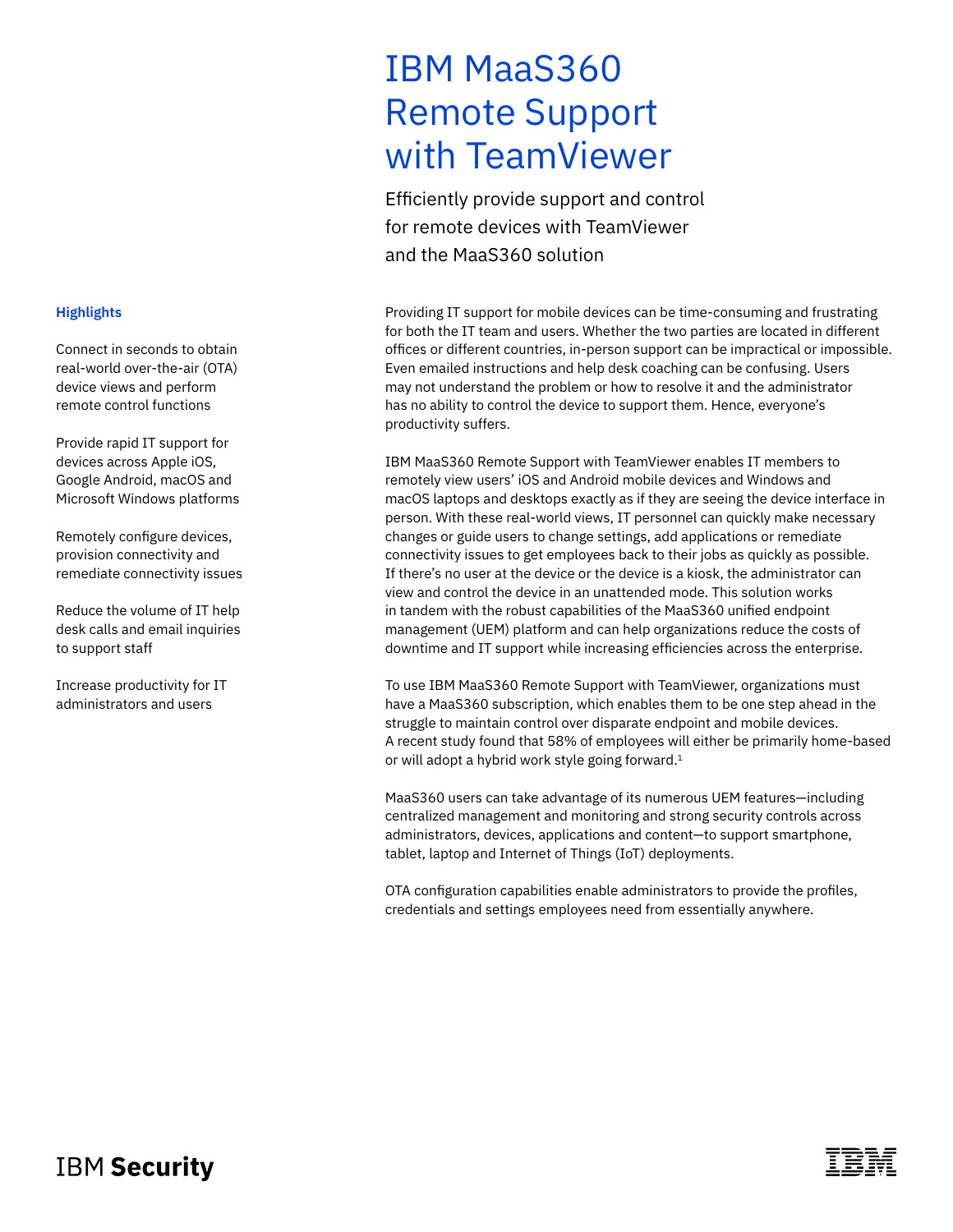#### MaaS360 capabilities

- Quick OTA enrollmnent of endpoints and mobile devices
- Setup email, contacts, calendar, VPN and wifi profiles
- Access corporate docs and content, including internal and public applications
- Approve or quarantine of new mobile devices that access the network
- Restrict access to apps and features, such as screen capture and cloud backup
- Enable device sharing and kiosk mode features

With IBM MaaS360 Remote Support with TeamViewer, IT personnel can capitalize on all these capabilities, connect to a remote device in seconds, gain full visibility into the user's interface and use remote control capabilities to resolve issues.



#### **Gain full visibility into user devices**

IBM MaaS360 Remote Support with TeamViewer can be used to visualize the problems users are experiencing and provide them with remote guidance. Administrators can demonstrate an applications functionality, can directly access a device for troubleshooting and support, and can make required changes, such as:

- Configuring security policies
- Dragging and dropping applications or retrieving application data
- Performing functions required to bring a device back into compliance

Within TeamViewer, administrators and users can send instant messages to each other. If needed, administrators can also record the remote session as it occurs within the application or transfer files to the user as needed.

#### **Count on robust remote device security**



The MaaS360 solution includes a range of enterprise-grade endpoint security features, including including secure content containers, identity management, threat management and cloud security. TeamViewer security features include:

- RSA-2048 private and public key exchange and AES 256-bit session encryption, including full client-to-data encryption
- Access protection with a unique session code for every remote session
- New device confirmation at sign-in through a trusted devices list

#### **9 steps to get started with IBM MaaS360 Remote Support with TeamViewer**

- 1. Obtain a MaaS360 subscription.
- 2. Create a TeamViewer profile on TeamViewer.com.
- 3. Activate TeamViewer on the MaaS360 solution.
- 4. Download TeamViewer for remote support.
- 5. Select an endpoint from the device inventory in the MaaS360 solution.
- 6. TeamViewer will send a request for remote connectivity to the user through the MaaS360 solution.
- 7. The user can accept the request by clicking a link on the device. New users will need to download the TeamViewer application first.
- 8. Within seconds, the IBM MaaS360 Remote Support with TeamViewer interface launches on the user's device.
- 9. The IT administrator then has a complete view of the connected device's interface for full remote control capabilities.